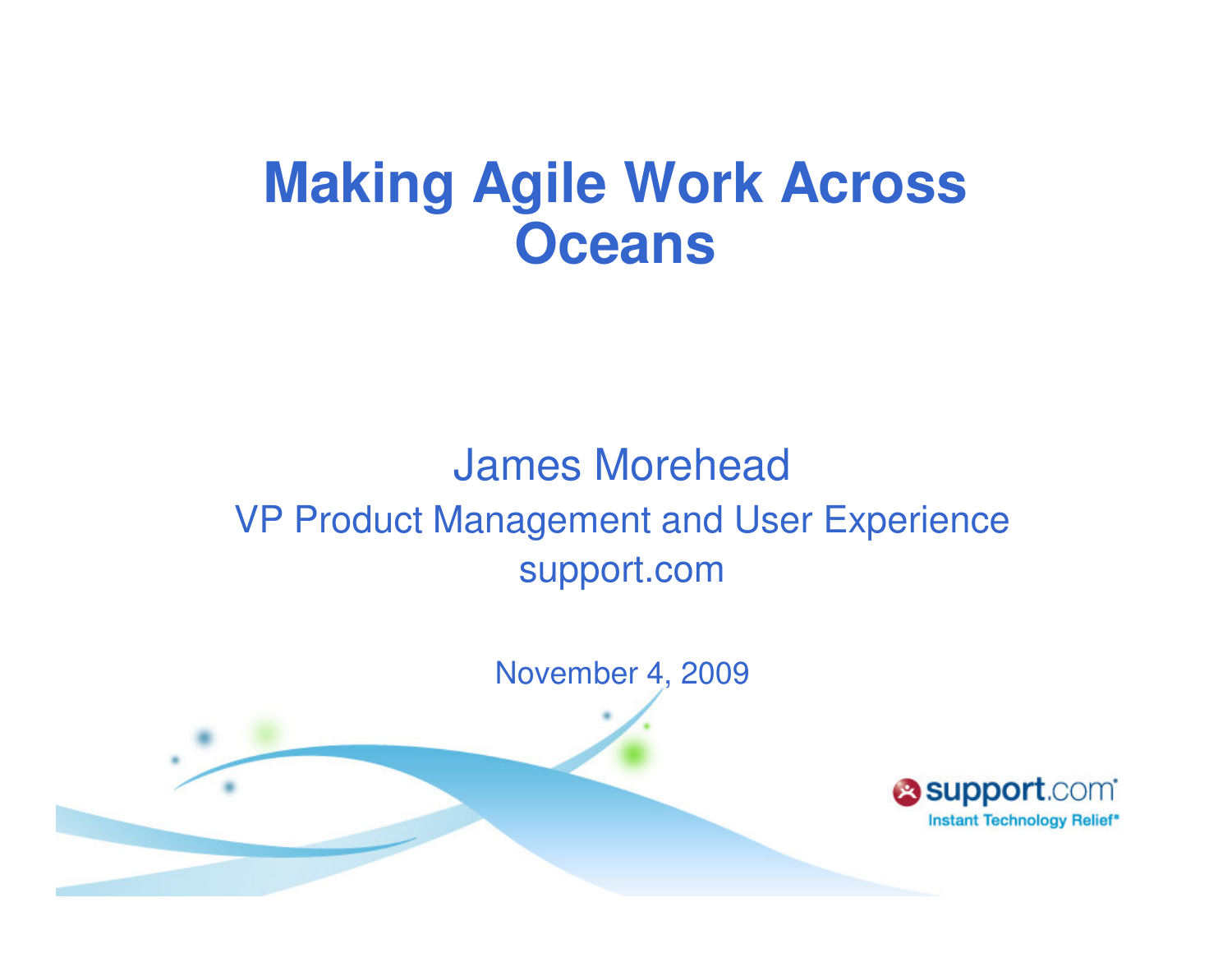### **My Background**

- Lead a global Product Management and User Experience Design team
	- Product strategy and usability research
	- Build / buy technology decisions
	- Consolidated prioritization
- 20+ years work experience includes:
	- Product Management, Product Marketing, Strategic Marketing, IT Project Management and Software Development
- Prior companies include:
	- SupportSoft, Portal Software and Nortel Networks
- Education background includes Computer Engineering (University of Waterloo) and an MBA (University of Toronto)

**esupport**.com **Instant Technology Reli**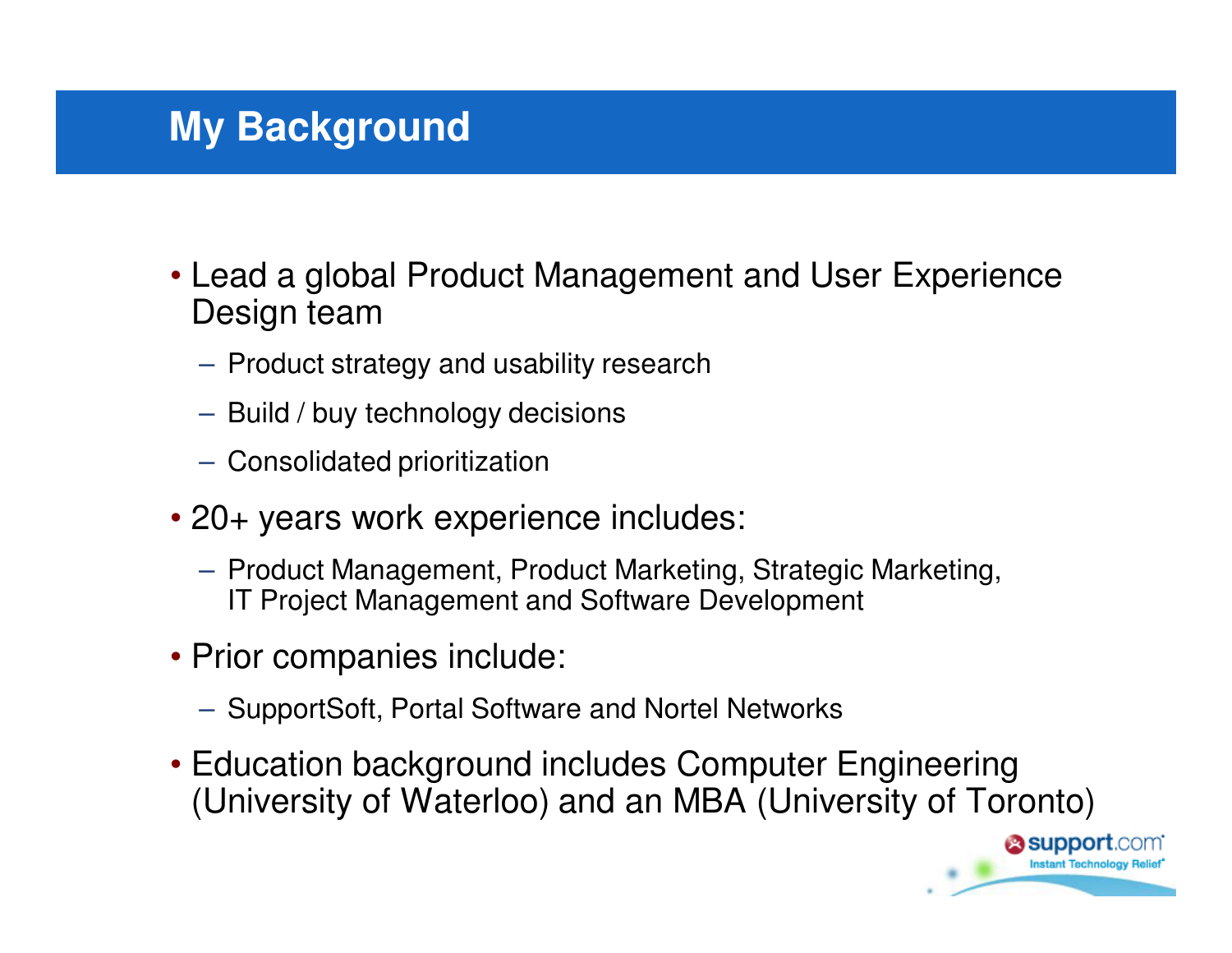## **What is support.com?**

11/4/2009

3



- Online premium technology support service
- Pay per fix and monthly plans
- Direct to consumer and white label
- US/Canadabased work from home Solutions **Engineers**

**Support.com Instant Technology Relief\***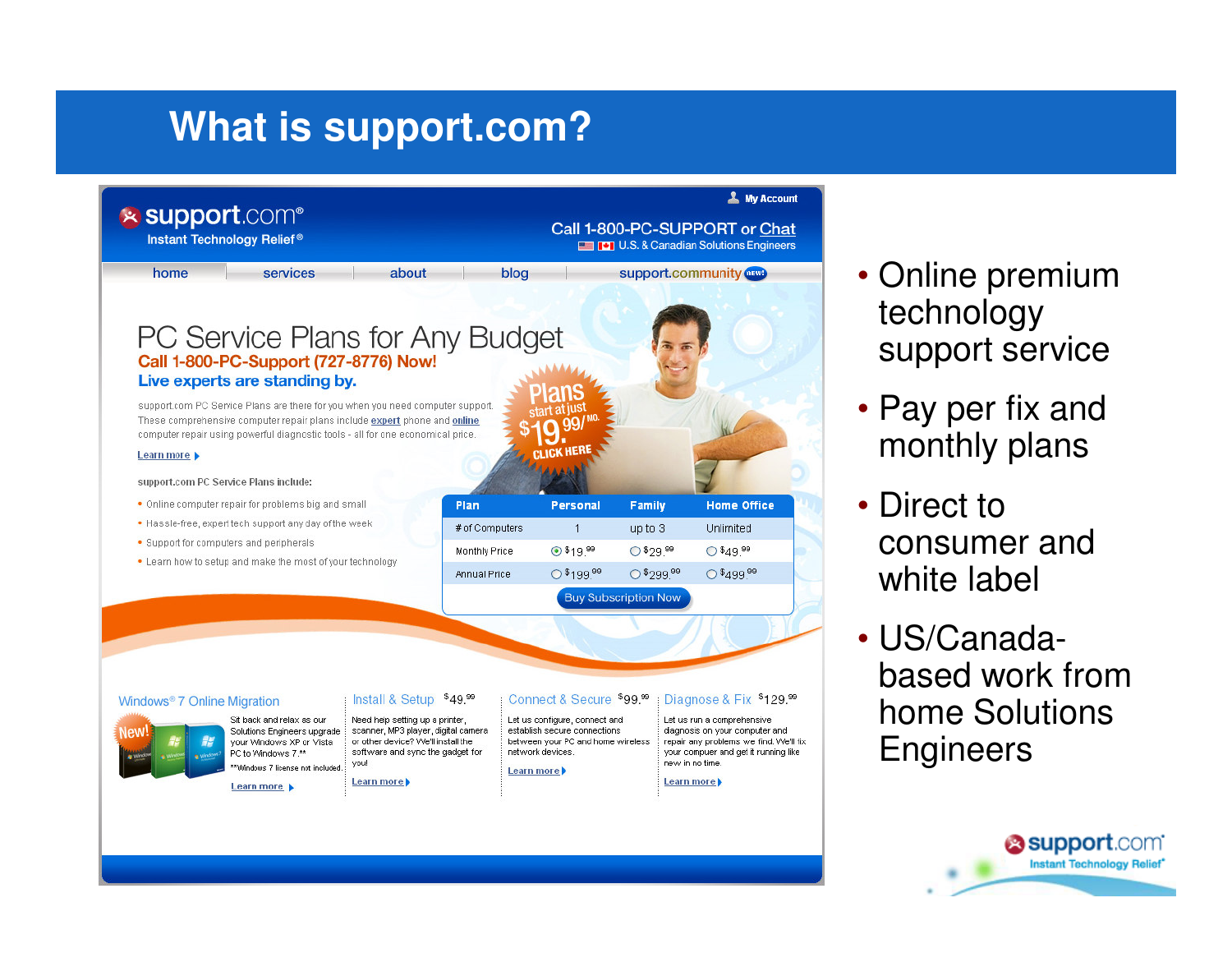#### **support.com context:**Turnkey Technology-enabled Service

- Virtual Solutions Center (fully distributed call center)
	- 300+ work from home Solutions Engineers and Supervisors
		- 20+ States, 8+ Provinces (Canada)
		- 100% VoIP (Voice over IP)
	- Experienced problem solvers with excellent communication skills
- Solution Engineer (SEs) provides:
	- Computer
	- Broadband connection
- support.com provides:
	- Telephony equipment (VoIP)
	- Analyst workspace / e-commerce front end (Ninjato)
	- Problem diagnosis and resolution tools (Solutions Toolkit)

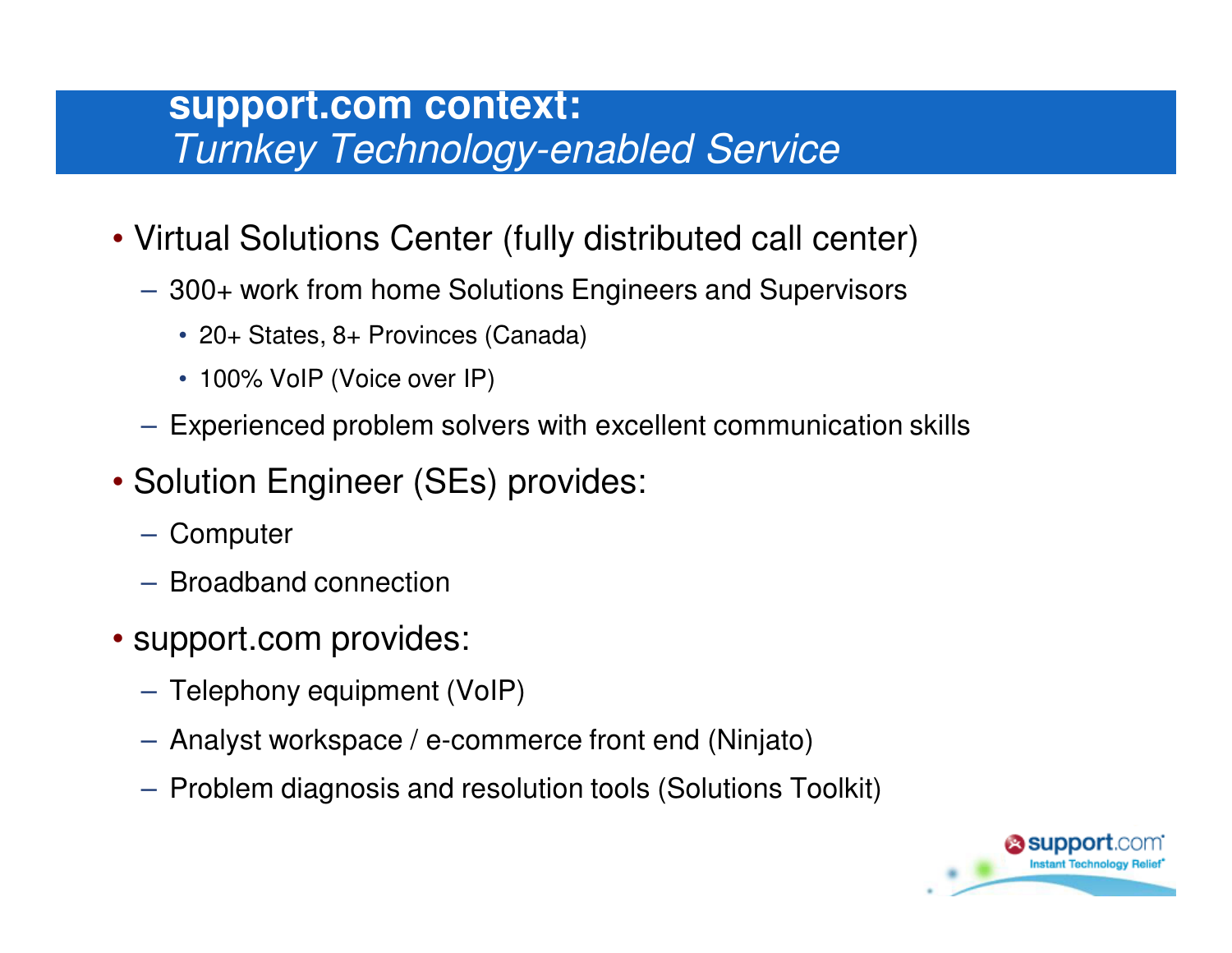### **How the Work is Organized**

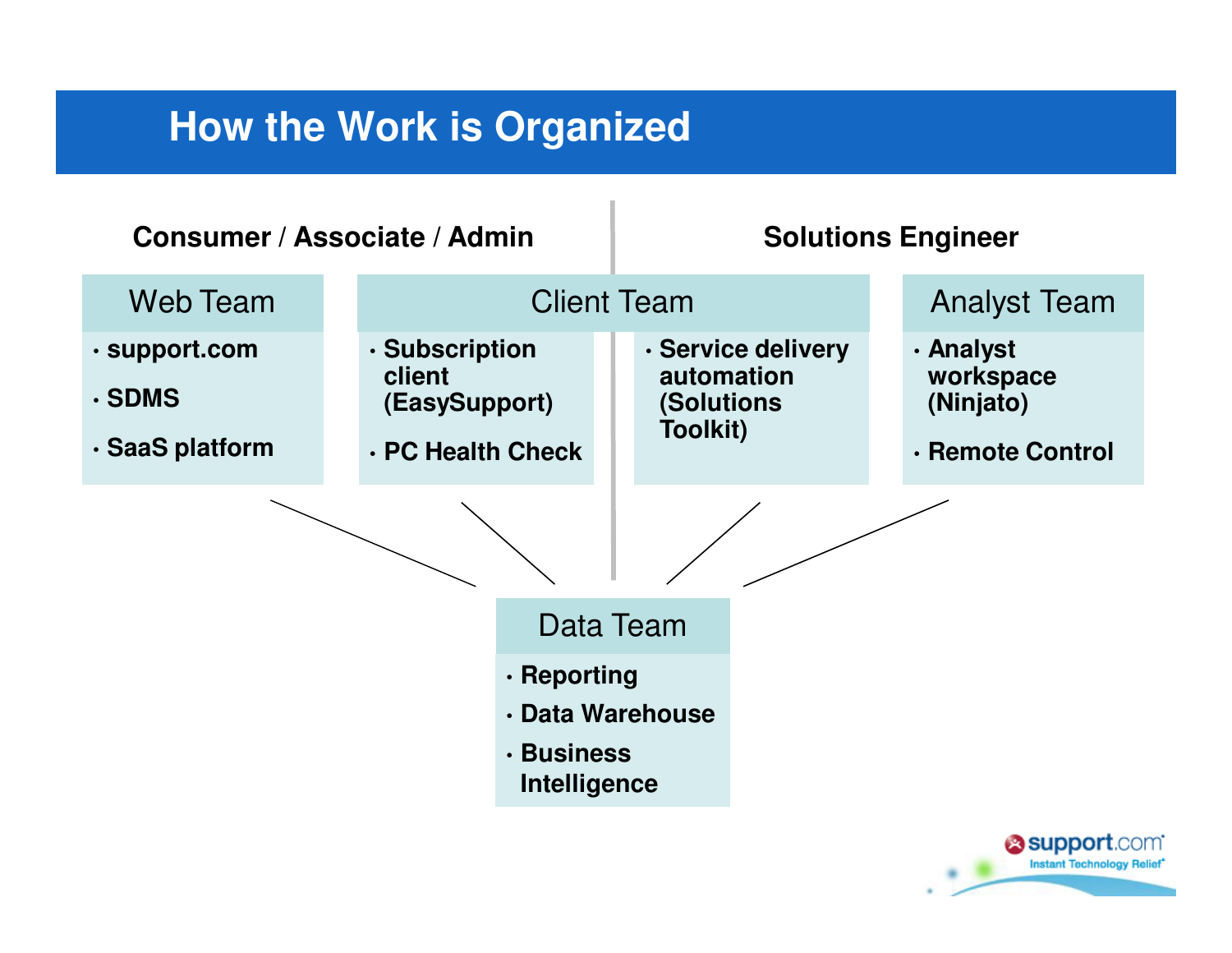### **How the People are Organized (PM, UED & Eng/QA)**

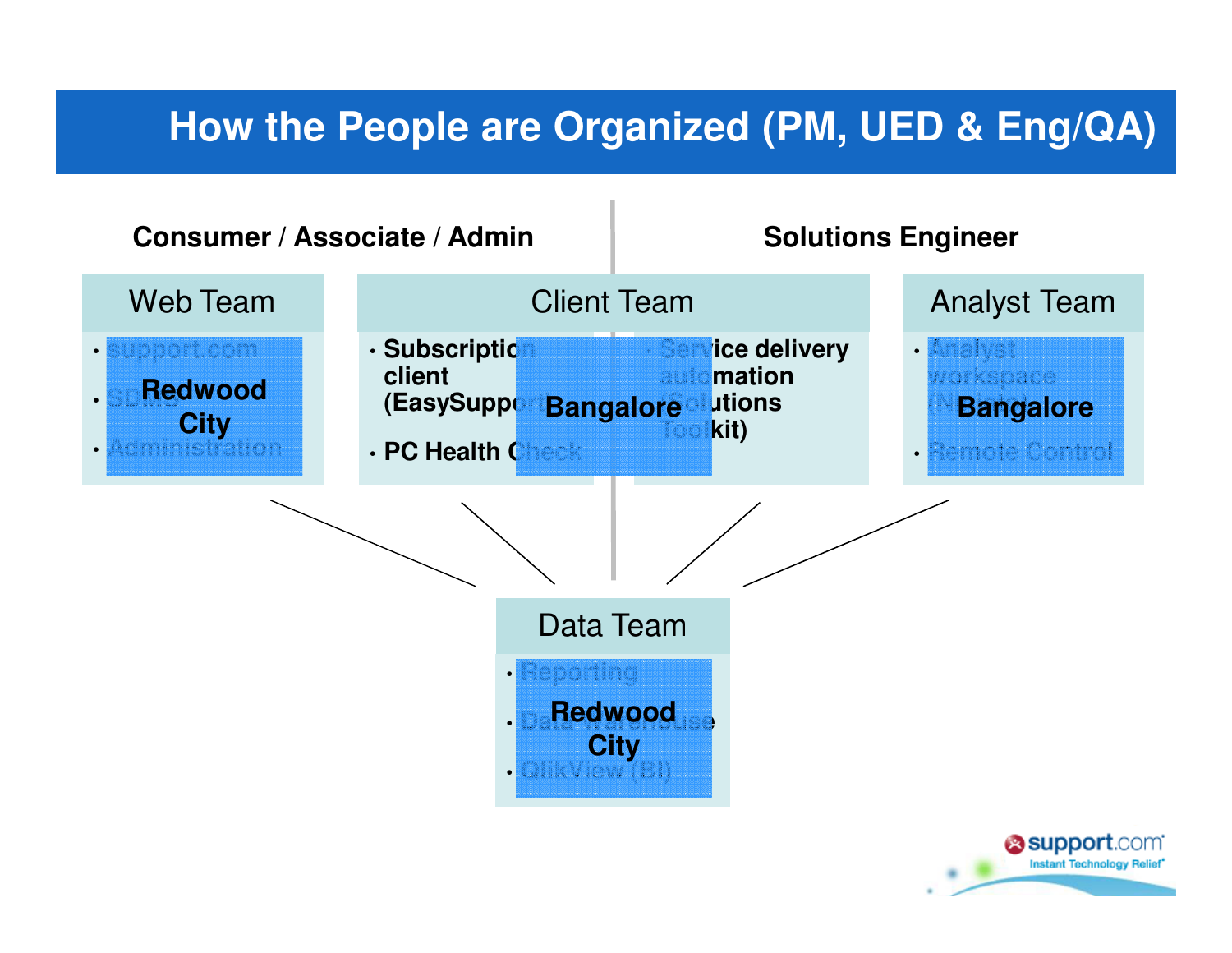#### **Scrum Process (in 5 min. or less)**



**Recommended Reading: "Agile Software Development with Scrum" by Ken Schwaber and Mike Beedle**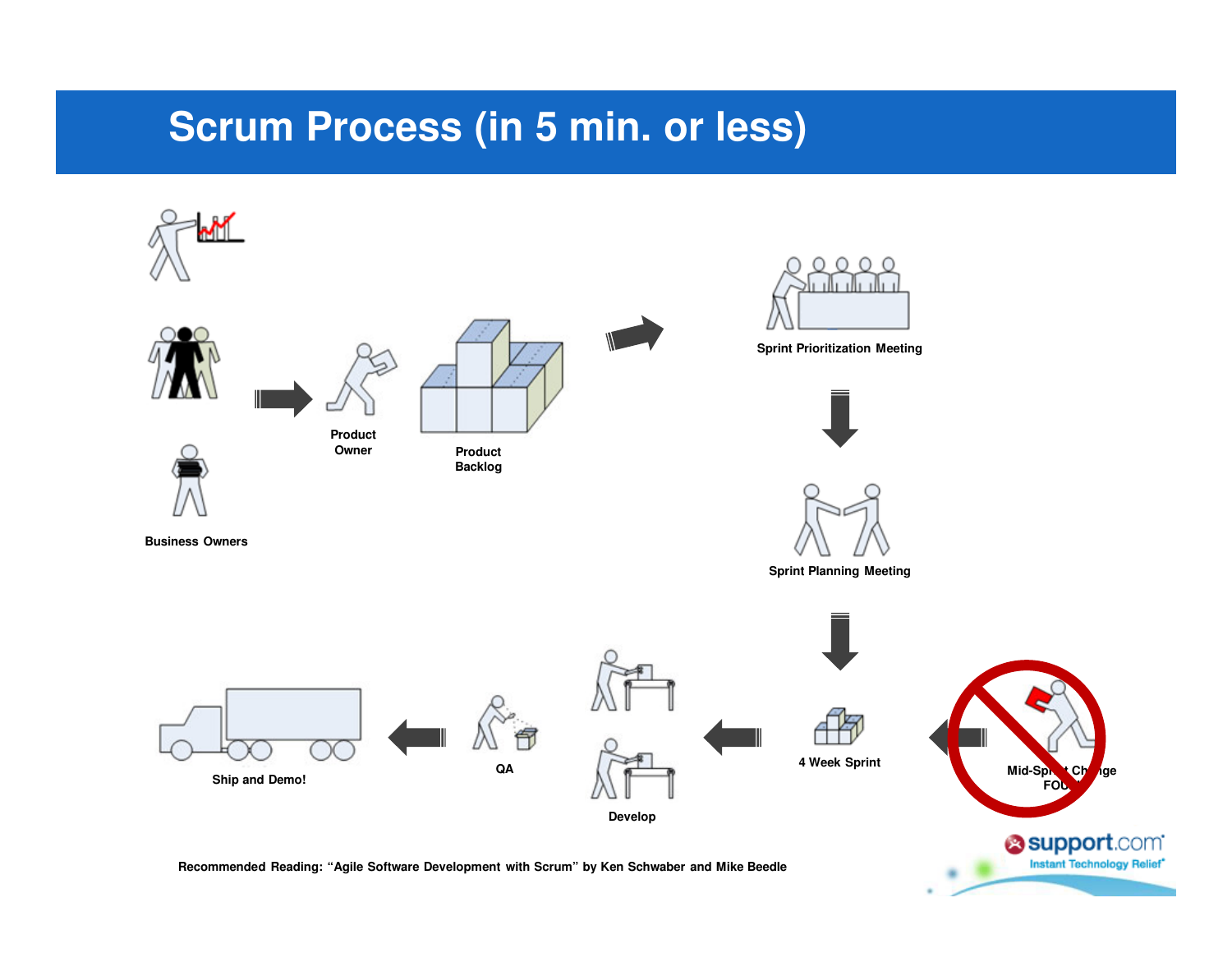#### **support.com Sprint Results**

- 4 week Sprints, 1 week between Sprints
- 10 major releases per year unified across all focus areas
- 2-3 minor (dot) releases per Sprint cycle for productionsupport
- 90%+ on-time success rate
- 95% what goes in comes out feature delivery rate

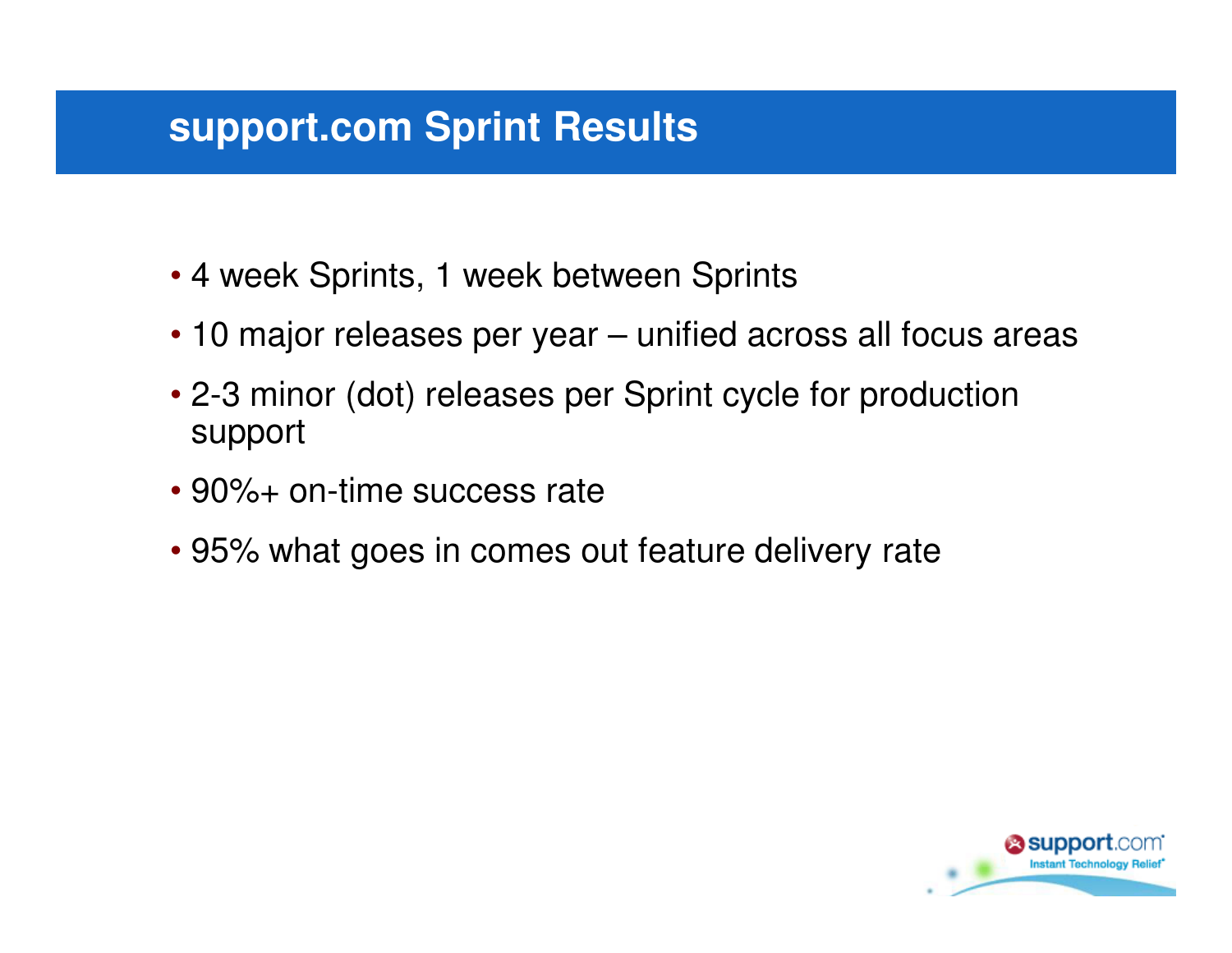### **Making Scrum Work (in general)**

- CEO level support to avoid thrashing
	- No executive overrides allowed after Sprint Prioritization and Planning permitted – not even from the CEO
	- Survive moments of truth (when an override is most tempting)
- Find a cycle time that works and stick to it
	- We tried 2, 3 and 4 week cycles
	- 4 weeks is optimal for us enough time for QA to coordinate, short enough to result in predictable outcomes
- Create a parallel process to address Field Readiness issues
	- Partner readiness, field training and other release impacts

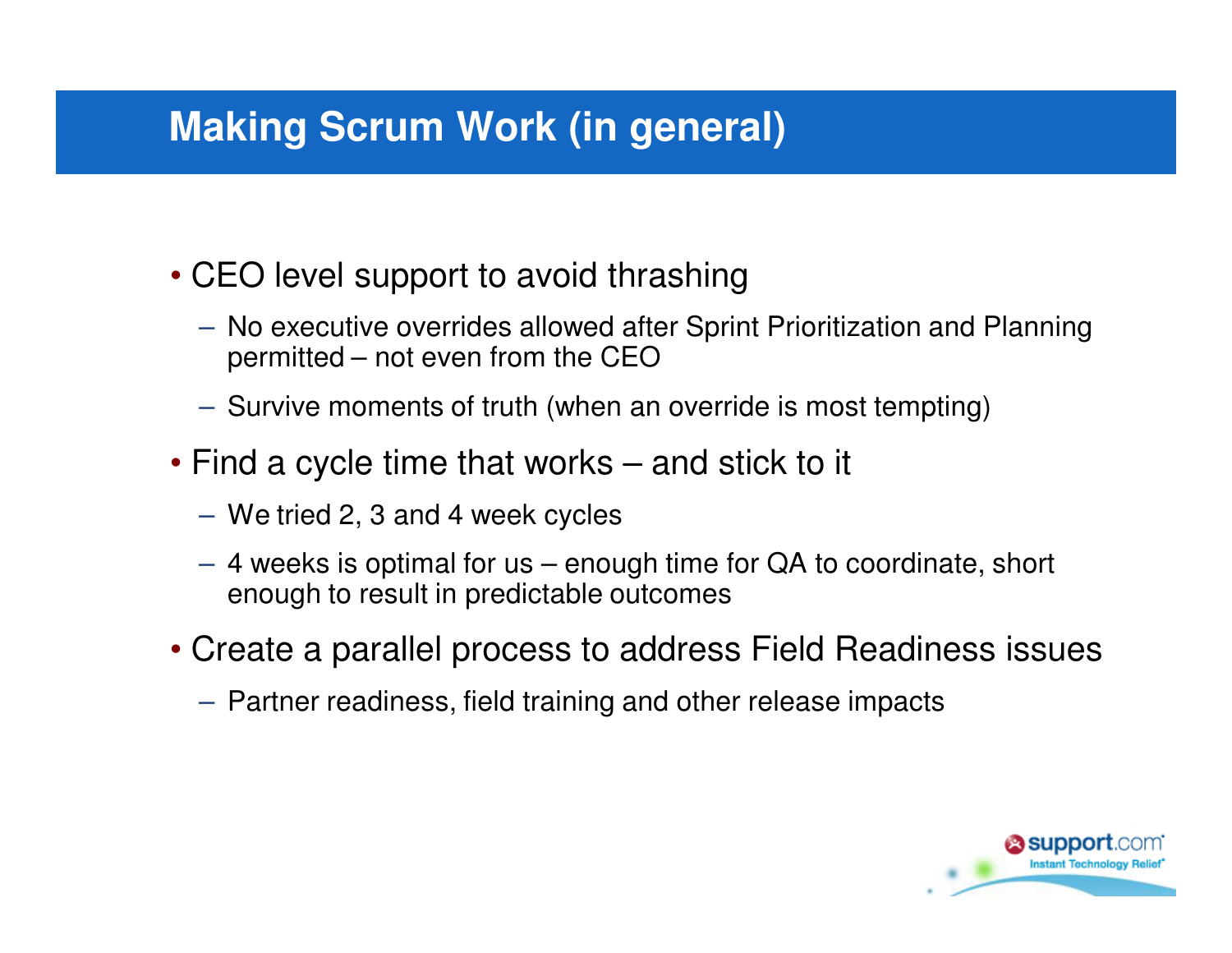### **Making Scrum Work (across oceans)**

#### • Business owners

- Local team drives Sprint Prioritization meetings
	- Business owners time shift to attend
- Product owners
	- $-$  Local product management critical to agile success  $-$  daily interaction
	- Local means less need to create waterfall-style requirement specs
- Local user experience design team
- Engineering / QA
	- Weekly, global Scrum of Scrums
	- Local QA resources is preferable
- Set aside budget for periodic in-person alignment meetings
- Skype

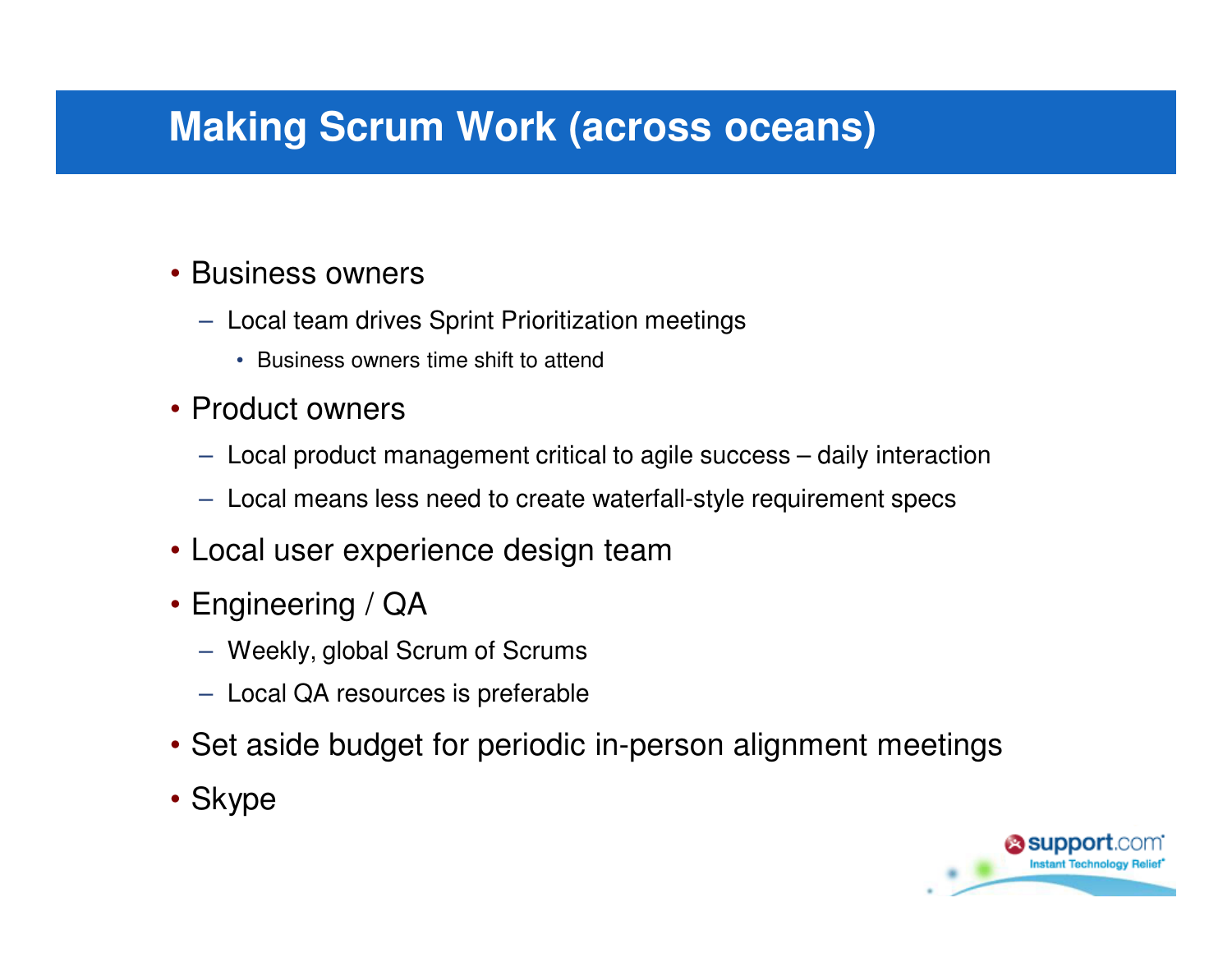### **Making Scrum Work (across oceans)**



- Variety of 3<sup>rd</sup> party development tools used
- Common requirements tracking / Sprint management system (Trac)
- Common source control (Perforce)
- Continuous builds (Cruise Control)
- Automated testing (WATiN, Silk)

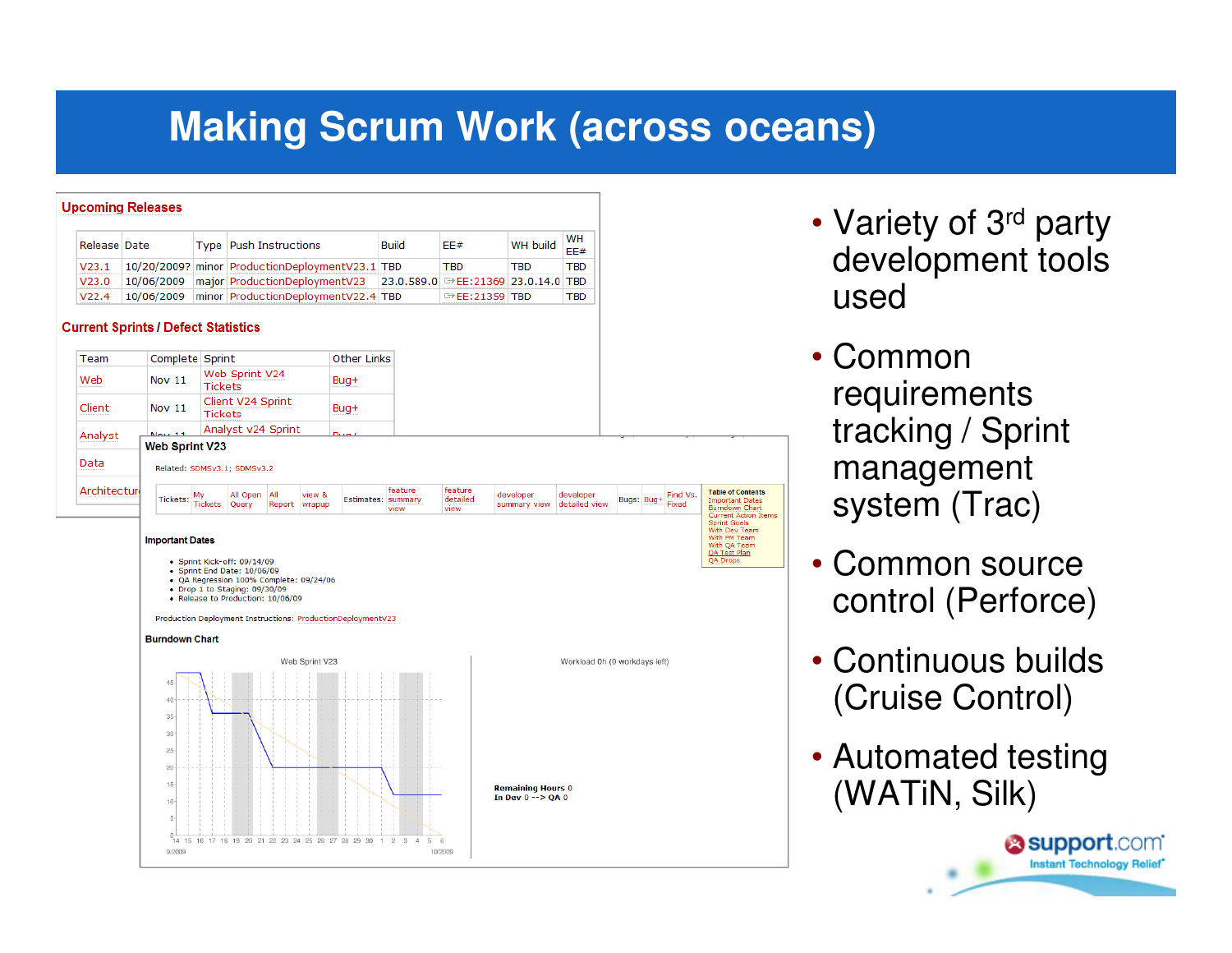### **Global Sprint Prioritization Meetings**

- One meeting per team usually 30 minutes or less
	- Product Owner brings a prioritized backlog
	- All features have t-shirt sizes from Engineering
- Rough Sprint budget to help business owners know where the cut line might fall
	- Likely cut line needed to force prioritization decisions
	- Business owners know the likely cut line is *not* a guarantee just a place where prioritization is very important
- Some teams use points, others days doesn't matter as long as it's consistent
	- 15% infrastructure budget prioritized by Engineering
	- Variable production support budget set aside
- For SOX compliance we use Docusign for both Sprint Prioritization and Planning document approval